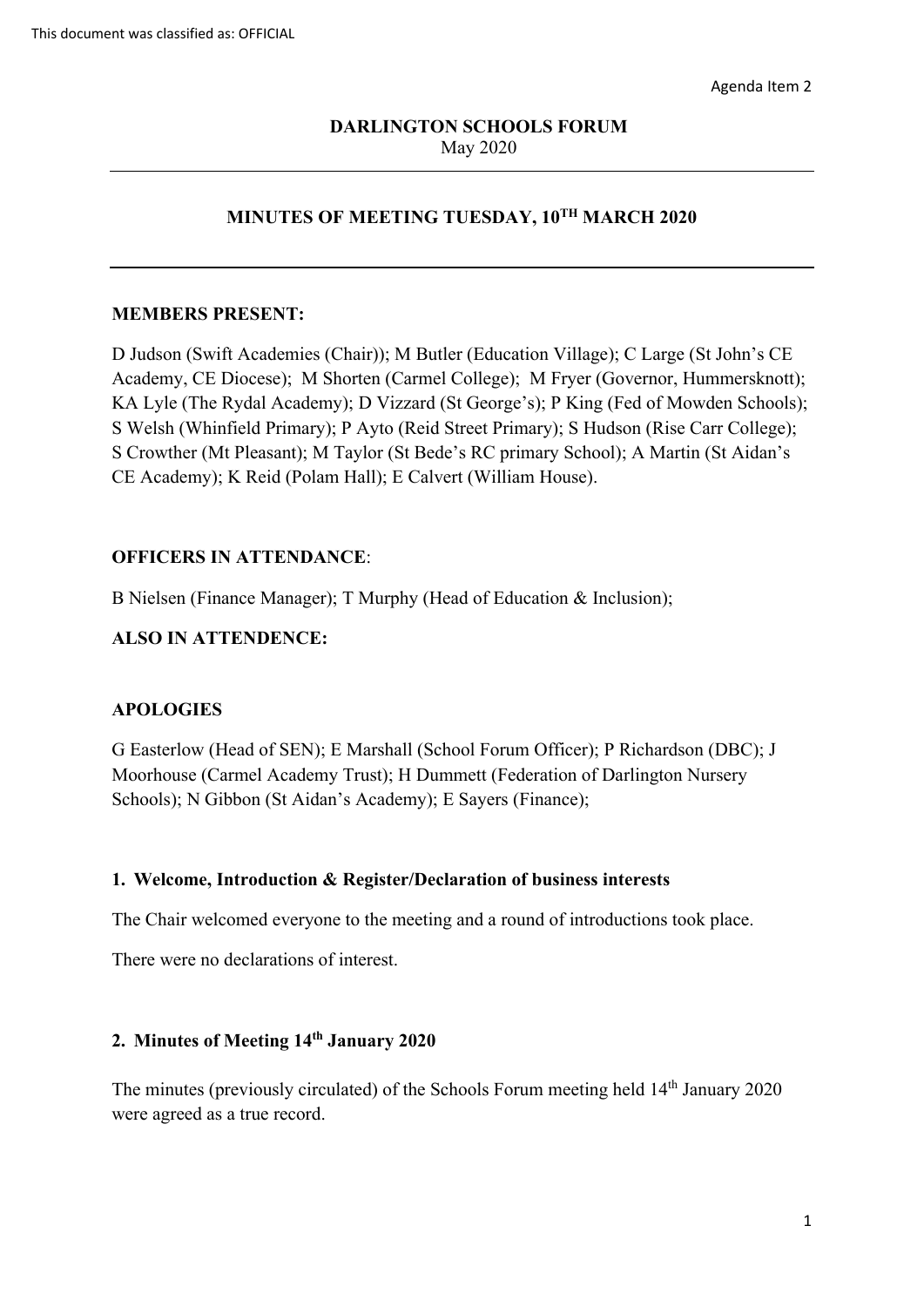## **3. Budget Update 2019/20**

The Finance Manager outlined items in the previously circulated report highlighting the overspend in the high needs block.

 paragraph 7 of the report, along with a breakdown of independent school/out of area The main changes to the variances reported within high needs budgets were highlighted at placements at paragraph 8.

lead on future placements.<br>Recommendations Questions were raised regarding spend on independent placements and the commissioning process. The group were informed that the Council is part of the NE12 (a joint commissioning framework with 11 other northeast Councils) and use Council's procurement processes. A new SEN Commissioning Manager has been recruited by the Council, who will

School Forum noted the current budget position.

School Forum noted the high needs budget pressures.

## **4. Allocation of additional high needs funding to support the high needs recovery plan**

The Head of Education & Inclusion outlined the key points within the previously circulated paper. The position within Darlington for EHCP's in comparison to regional and national was highlighted along with a number of tables showing Darlington's high need statistics.

 It was mentioned that the DfE are looking at the first £6k funding within schools (for high needs) model and that a consultation may take place.

 additional funding received for high needs is not intended to be used purely to bridge the current for initiatives were put forward. These proposals will inform the way SEN/High needs is The report included an estimate of the financial resources available in Darlington for nigh needs over the next two years which includes the increase in high needs funding received from April 2020 (assuming that this funding continues in 2021/22). In line with Government policy the high needs deficit and therefore a number of proposals to use some of the additional funding delivered and will provide a better use of the high needs block in the future in terms of service provision and allow expenditure to remain within budget.

The Forum discussed the paper and the proposal and the following comments/questions were noted

- The figure for mainstream EHCP includes resource bases
- The new resource bases will be used to prevent out of area placements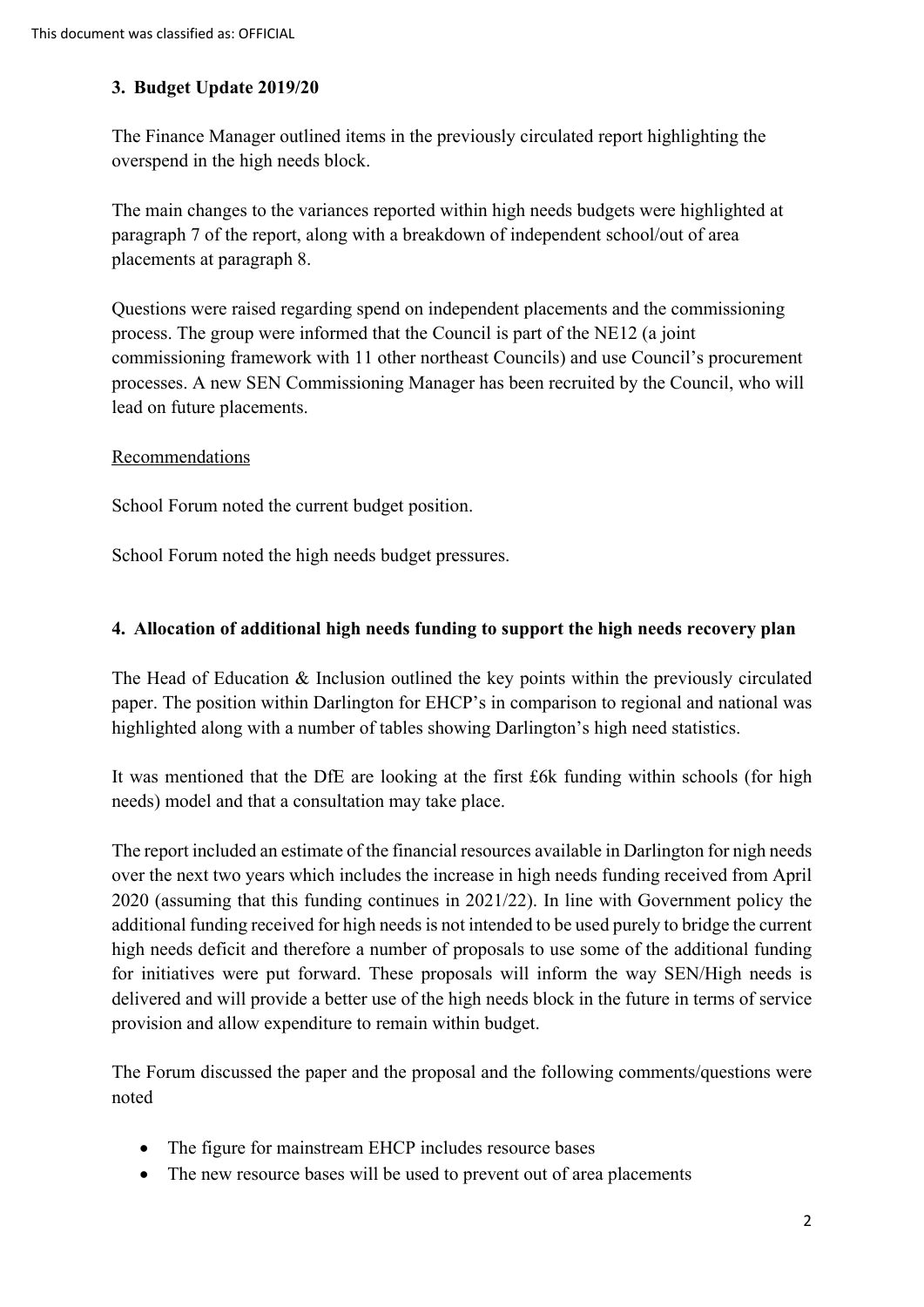- There will be formal consultation with schools on the use of the Rise Carr 14-16 provision
- provide outreach support. If the pilot is successful this may move to a traded service. • Inclusion, work has started within workforce development. Support officers will Exploration will take place on how this will fit in with the VPP.
- Align ranges for exported pupils, DBC has placed based upon host LA top up values. There will be an attempt to align all placements with Darlington's ranges. The need to consult wider with schools was raised.
- ups will not cover costs. • Start up of SEN units, will allow for initial diseconomies of scale. Staff will be in place from opening, thought places will not be full so additional funding is required as top
- • Where are the pressures in the future, is MLD still relevant? Work is ongoing with the LA and the CCG regarding need and joint commissioning. A full offer is needed to cover a whole system approach.
- Would it not be wise to set aside some of the new funding for future pressures?
- Funding received in the high needs block is not capital funding, so is not being used for construction.
- Some building may become available in the future as school rolls fall, these buildings will be considered for future high needs requirements.
- through the Council's budget and sits within the Commissioning Team rather than in • The funding of the new SEN Commissioning Manager was raised. This post is funded Education Services.
- parental choice to consider. • That although new capacity is being created, we are still increasing number in independent/out of area placements. All places are reviewed to identify which pupils can be returned. It is not appropriate to bring back settled placements and there is
- The time line for the Tees Valley Free school was questioned. DfE are currently interviewing providers. Until the providers are selected the scheme will not move forward.
- To repurpose some local estate into highly specialist provision
- Rise Carr is working with a number of children that were out of area, although highly specialised packages these are lower cost
- How VPP funding is accessed?
- • Could funding be made available for SENCO work on putting plans together for children that leave?
- The LA cannot open schools, the only route is a free school.

## **Recommendations**

Forum noted the additional allocation of high needs block funding

Forum agreed to support a wider consultation process on the proposals outlined.